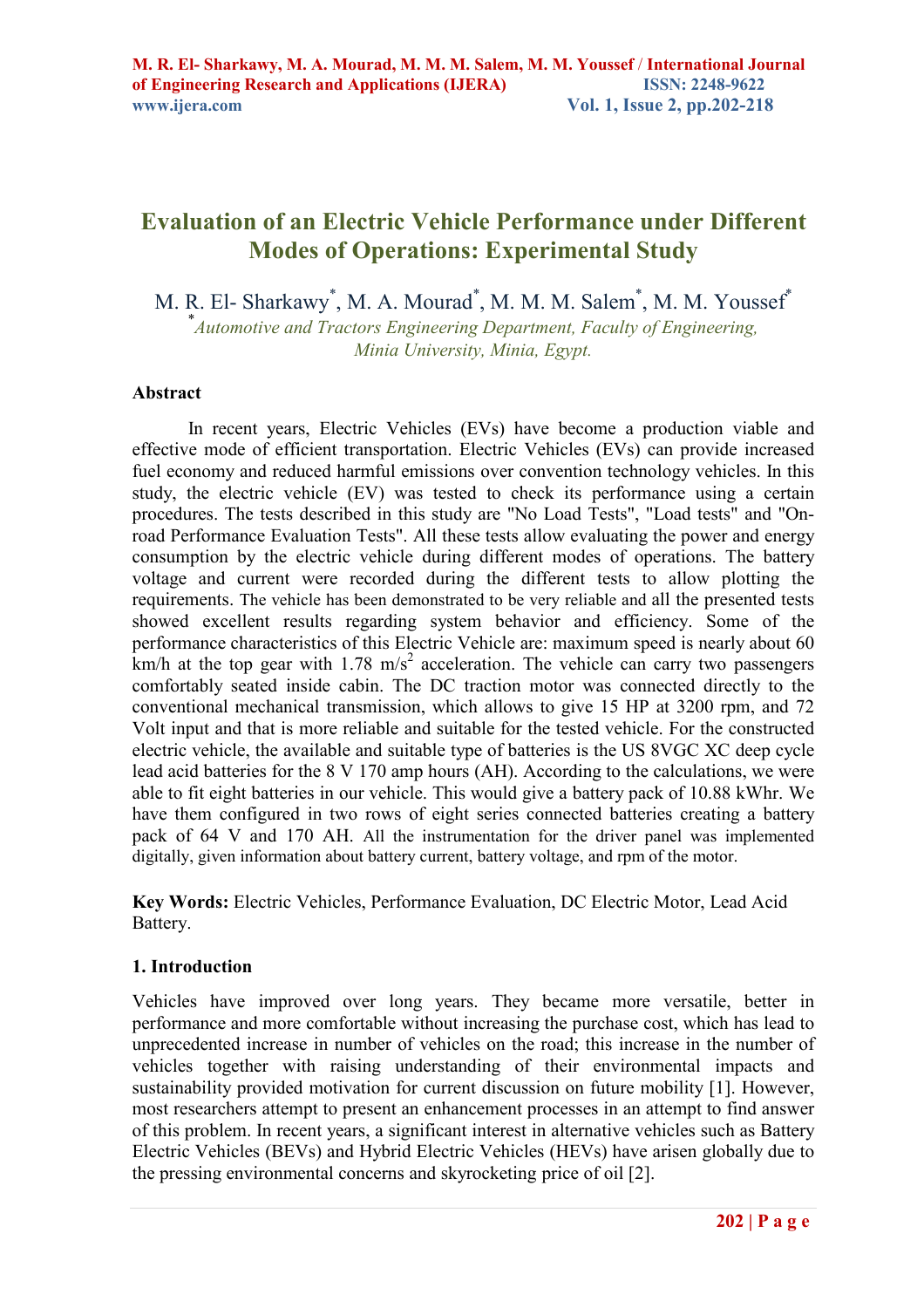Electric vehicles (EVs) have existed for over a hundred years. At the start of the  $20<sup>th</sup>$ century electric vehicles must have looked a strong contender for future road transport [3] due to the environmental and economical issues which provide a compelling impetus to develop clean, efficient, and suitable vehicles for urban transportation [4].

When they were invented, they immediately provided an economical and reliable means of transportation. However, electric vehicles were plagued by poor range and short-lived batteries. Today, a renewed interest in environment and energy independence has compelled industry and government to again pursue electric vehicle designs. These designs focus on improving the range, efficiency, and durability of EVs [5].

Electric vehicles have improved their performance and made suitable for commercial and domestic use during the last decades. Nevertheless, pure electric vehicles still have not achieved ranges comparable to that of gas powered conventional vehicles, this problem, due to the low energy density and specific energy contained in most electric batteries compared to that of gasoline, is resolved in hybrid vehicles by combining high energy density of gas or hydrogen and high efficiency of electric drive systems [6]. Finally, the electric vehicles (EVs) can be safer than oil-powered vehicles [7].

# **2. Vehicle Testing (Practical Work)**

### **2.1 Introduction**

The vehicle testing was carried out in the Vehicle Research Laboratory, Automotive and Tractors Engineering Department, Faculty of Engineering, Minia University. The different tests were carried out using the protocol in the Code of world Regulations

The following section presents the results obtained from the experimental work carried out in this study. Extensive testing was carried out over a prolonged period of time.

# **2.2 Performance Evaluation Tests**

The electric vehicle (EV) was tested to check its performance using a certain procedures. The tests described in this study are "No Load Tests", "Load tests" and "On-road Performance Evaluation Tests". All these tests allow evaluating the power and energy consumption by the electric vehicle during different modes of operations. The battery voltage and current were recorded during the different tests to allow plotting the requirements. These tests assume that the battery has been discharged from full to around 80% of the full charge state. The most interesting results in this study are the power and energy consumed by the vehicle.

# **2.3 No Load Tests (Primary Tests)**

In these tests, the vehicle operates without any loads acting on the wheel, while the volt and current drained from the battery and consumed by the vehicle were recorded. In addition, the battery volt, current and power was measured during a short period of time.

Figure (1) shows the variation of battery voltage, battery current and battery power versus vehicle speed at no load on the wheel. With respect to battery voltage, it has been shown that increasing of vehicle speed resulted in a decrease in the voltage due to the drain of the battery because it operates without a recharging source.

The battery current decreases with the increasing of vehicle speed; this is also due to the increasing of the load with vehicle speed increased.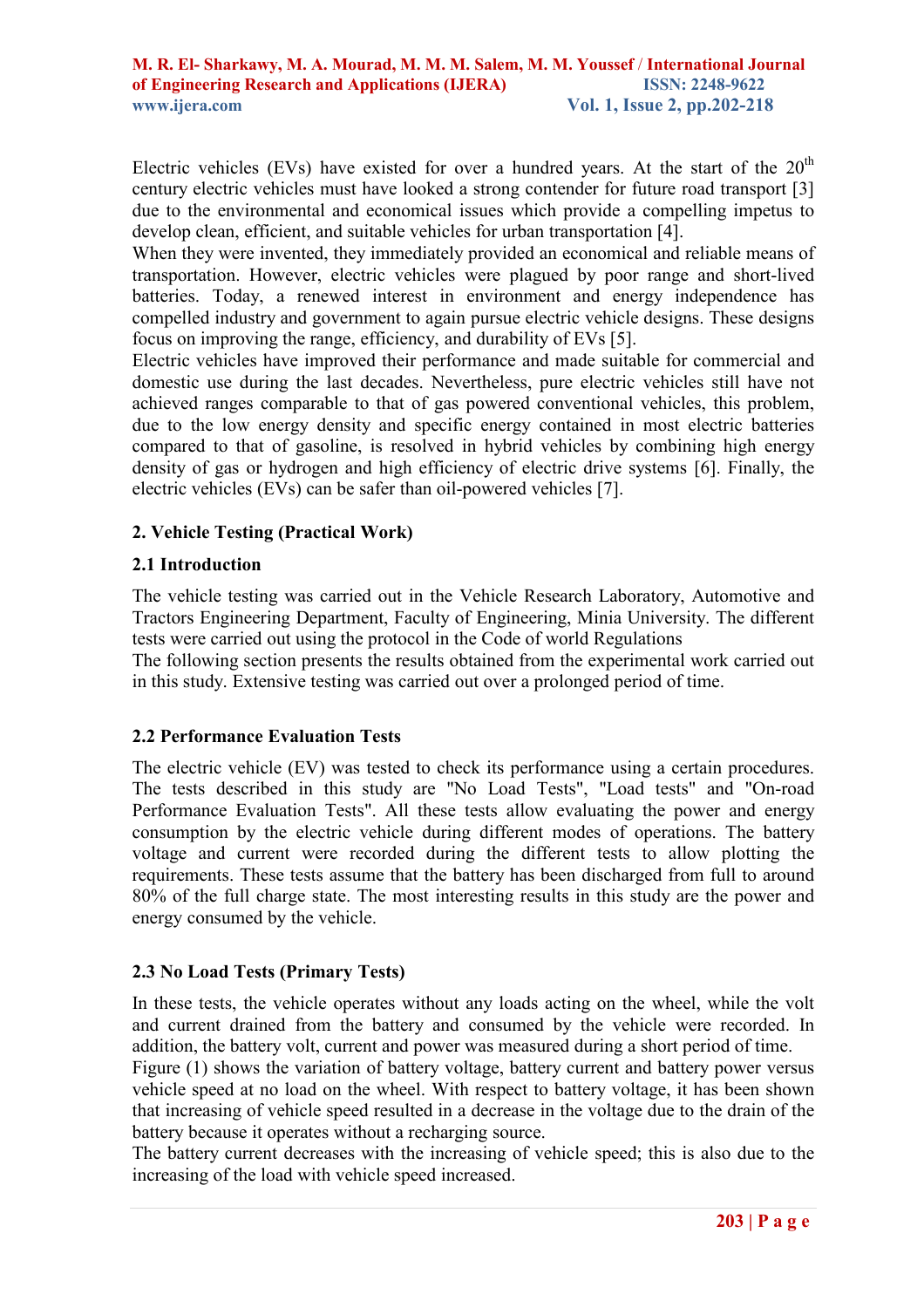On the other hand, the power consumed by the vehicle increased due to increasing the vehicle speed because of the increasing of internal resistance of the transmission set. Figure (2) shows the variation of battery voltage, battery current, battery power and energy consumed versus time. This test was carried out during a short period of time to evaluate the state of the battery along the time of operation. It is observed that the battery voltage, current and power reduced along the period of operation, on the other hand the amount of energy consumed increased.



Figure (1) Battery current, voltage and power with vehicle speed, at no load on the wheel.



Figure (2) Battery current, voltage, power, and energy during a short period of time.

Another tests were carried out at the mode of no load acting on the vehicle are the battery voltage, current, power and energy consumed with different gearshifts versus time. The following figures 3, 4, 5and 6 illustrates the variations of battery voltage, current, and the power and energy consumed by the vehicle during a certain period of time with a different gear shifts at no load acting on the vehicle during the tests. Finally, a comparison between power and energy consumed by the vehicle at different gearshifts was presented and the results show that the increasing of vehicle speed resulted in increasing of power and energy consumption as shown in figures 7 and 8. Moreover, the average power and energy consumed during the tests at the cases of different gear shifts were calculated, and the figures 9 and 10 show the results. Table (1) shows the average power and energy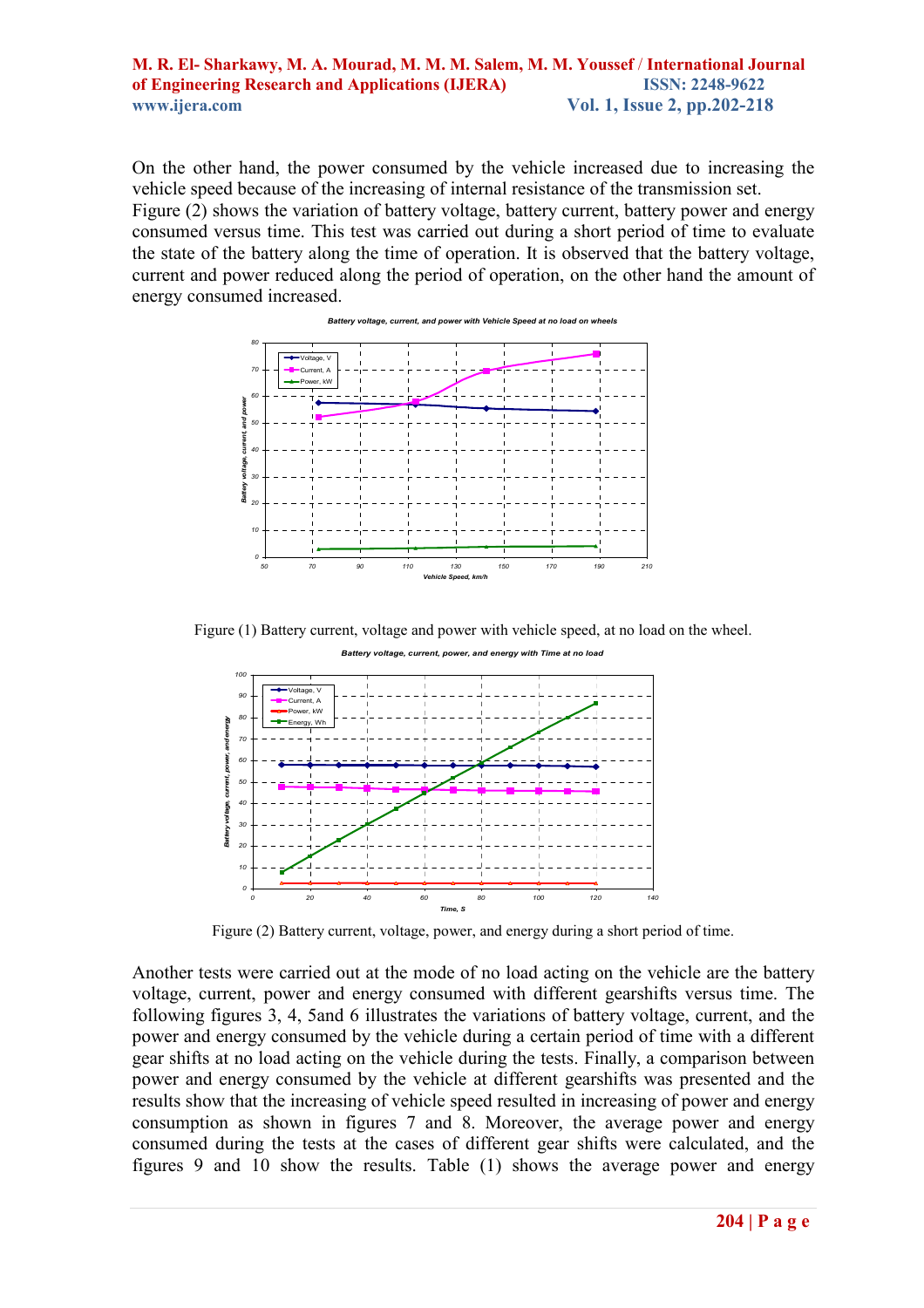consumption by the electric vehicle with different gearshifts at no load affected on the wheels.

| Gearshifts   | 1st Gear | 2nd Gear | 3rd Gear | 4th Gear |
|--------------|----------|----------|----------|----------|
| Power $(kW)$ | 2.968    | 3.027    | 3.229    | 3.856    |
| Energy (Wh)  | 53.028   | 53.972   | 57.514   | 67.301   |

*Battery voltage, current, power, and energy with Time, at 1st gear with no load on the wheels*



Figure (3) Battery voltage, current, power, and energy with Time, at 1st gear with no load on the wheels



Figure (4) Battery voltage, current, power, and energy with Time, at 2nd gear with no load on the wheels.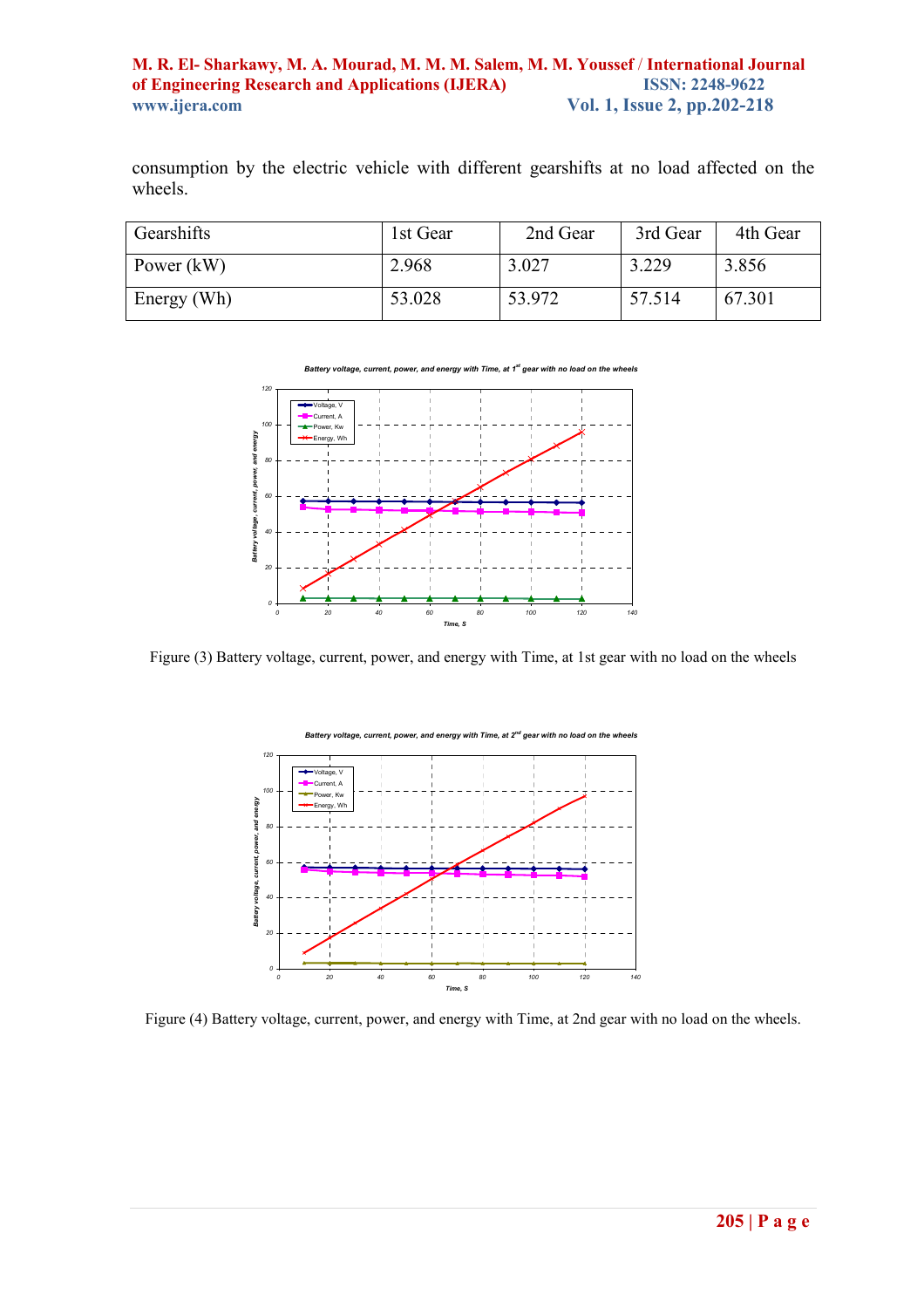

Figure (5) Battery voltage, current, power, and energy with Time, at 3rd gear with no load on the wheels.



Figure (6) Battery voltage, current, power, and energy with Time, at 4th gear with no load on the wheels.

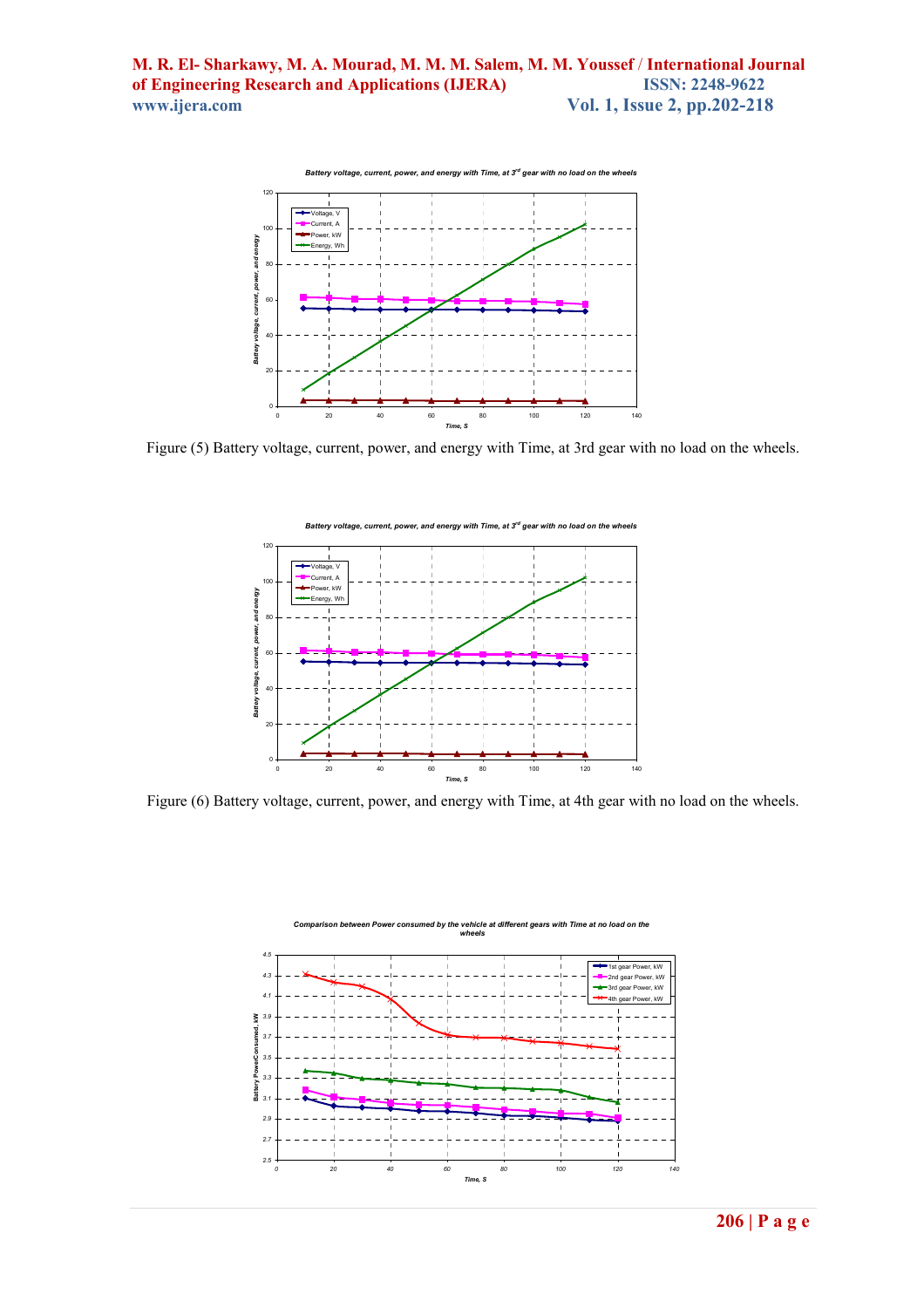Figure (7) Comparison between Power consumed by the vehicle at different gears with Time at no load on the wheels

**Comparison between Energy consumed by the vehicle at different gears with time, at no load on the** 

**wheel** *140* \* 1st gear Energy, Wh 2nd gear Energy, Wh *120* 3rd gear Energy, Wh 4th gear Energy, Wh Battery Energy Consumed, Wh  **Battery Energy Consumed, Wh** *100 80 60 40 20 0 0 20 40 60 80 100 120 140 Time, S*

Figure (8) Comparison between Energy consumed by the vehicle at different gears with time, at no load on the wheel



Figure (9) the average power consumed with gearshifts at no load on wheels.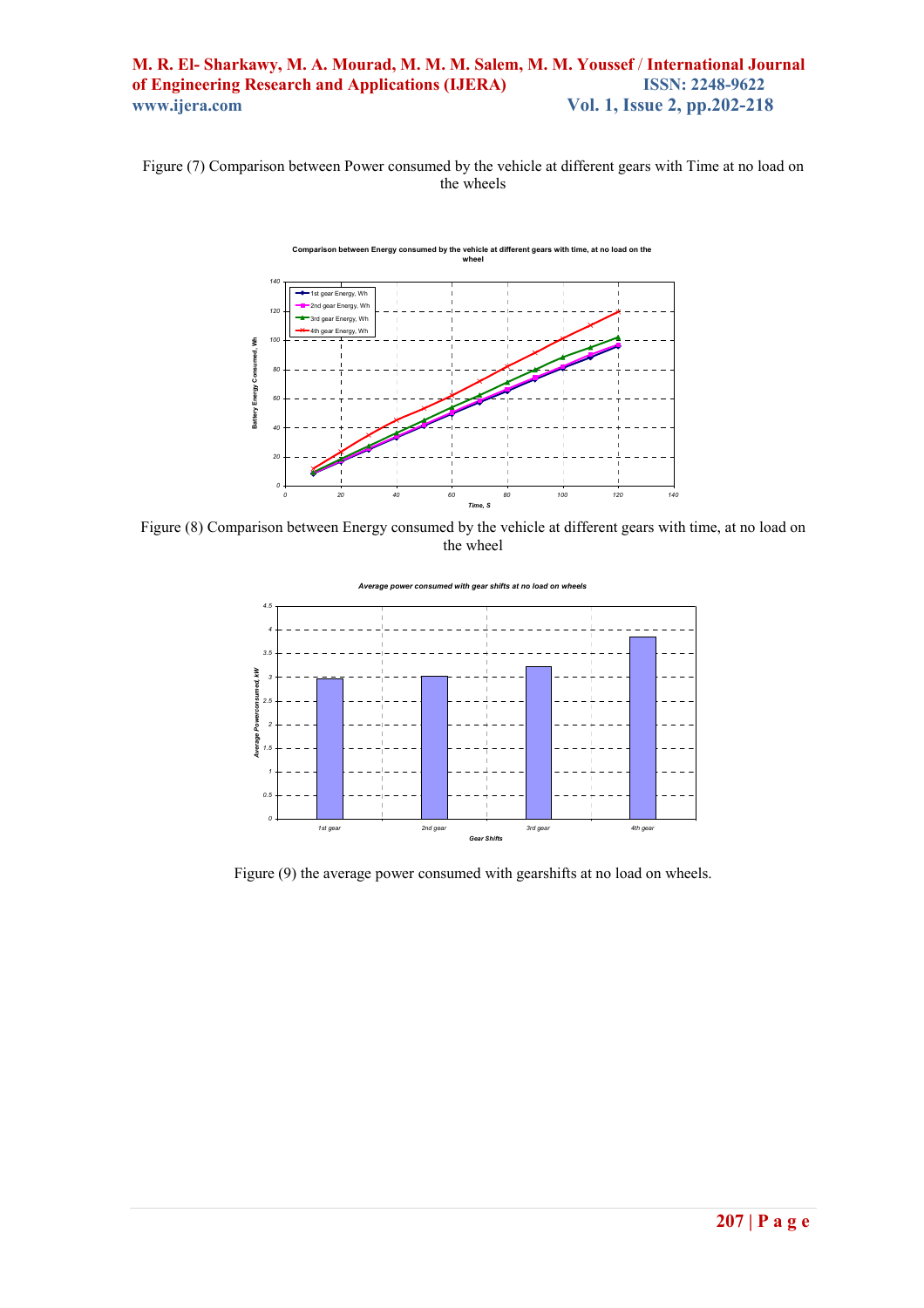

Figure (10) the average energy consumed with gearshifts at no loads on wheels.

# **2.4 Chassis Dynamometer Tests (Load Tests)**

The same tests described in the previous case were conducted on a chassis dynamometer to simulate the vehicle loading action during the tests. In this case, the rolling resistance only was considered as the load acting on the vehicle and the voltage, current, power and energy consumption were recorded according this condition.

Figure (11) show the relations between battery voltage, current and power with vehicle speed at a certain load condition (rolling resistance only was considered). It is observed that the battery voltage decreased with increasing the vehicle speed due to the drain mechanism of the battery without recharging source. In addition, the battery current increased as the vehicle speed increases to compensate the energy consumed to overcome the motion resistance of the vehicle. Finally, the power consumption significantly increases with vehicle speed.



Figure (11) Battery voltage, current, and power with vehicle speed at load, (Rolling resistance)

In addition, a set of tests were carried out at the mode of load condition acting on the vehicle are the battery voltage, current, power and energy consumed with different gearshifts versus time. Figures 12, 13, 14 and 15 illustrates the variations of battery voltage, current, power and energy versus time at different gear shifts. The load considered in this case is the rolling resistance, which simulated by using the chassis dynamometer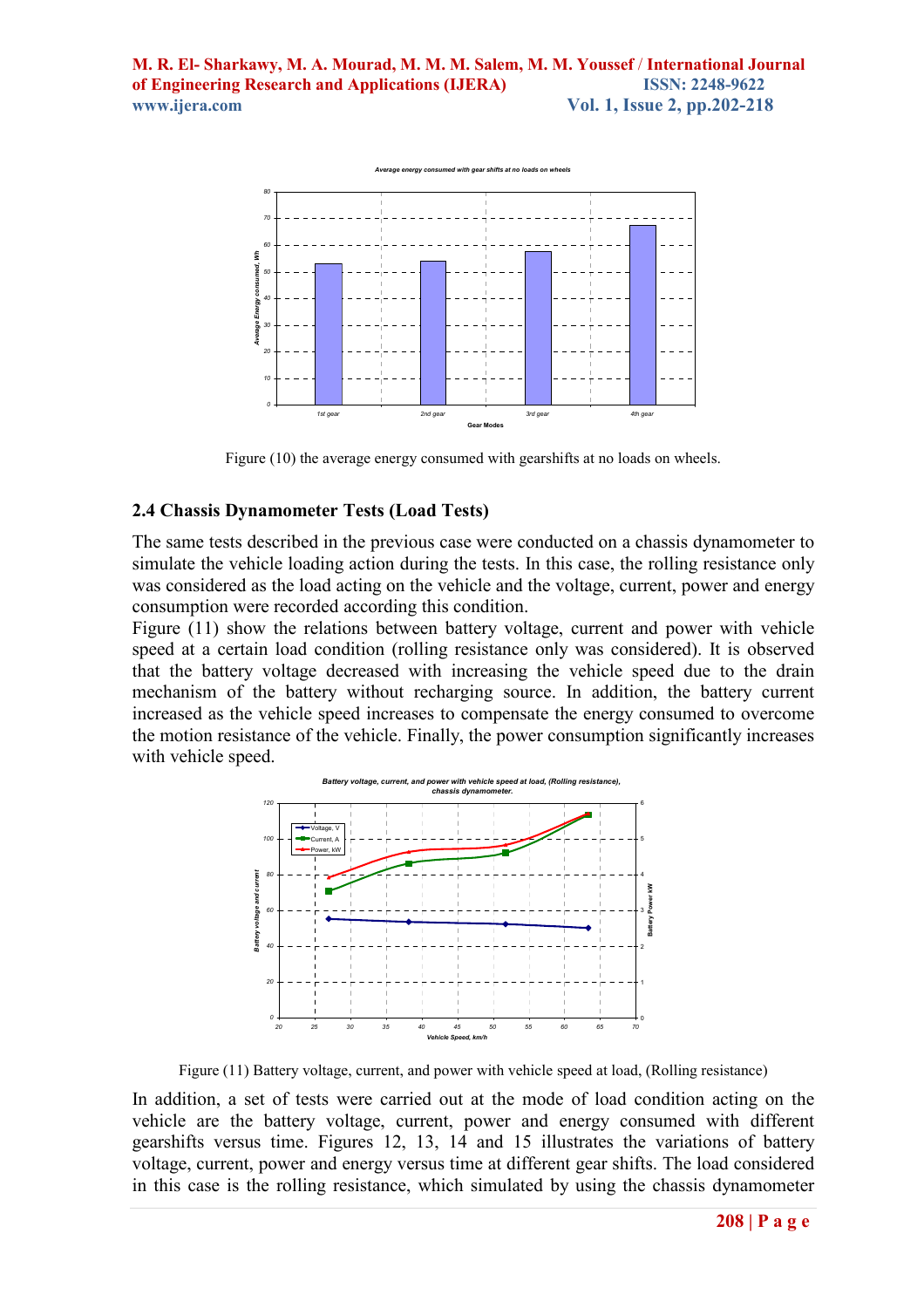device. Moreover, a comparison between the power and energy consumption by the vehicle during the selected period at different gear shifts were carried out and the following figures 16 and 17 demonstrate these variations and the results show that the increasing of vehicle speed resulted in increasing of power and energy consumption. Finally, the average power and energy consumed during the tests at the cases of different gear shifts were calculated, and the figures 18 and 19 show the results.

Table (2) shows the average power and energy consumption by the electric vehicle with different gearshifts at load considered from rolling resistance.

| Gearshifts   | 1st Gear | 2nd Gear | 3rd Gear | 4th Gear |
|--------------|----------|----------|----------|----------|
| Power $(kW)$ | 3.655    | 3.929    | 4.115    | 4.342    |
| Energy (Wh)  | 64.740   | 69.505   | 70.202   | 73.756   |

*Battery voltage, current, power, and energy with Time, at 1st gear with load on the wheels, (Rolling resistance), on chassis dynamometer*



Figure (12) Battery voltage, current, power, and energy with Time, at 1<sup>st</sup> gear with load on the wheels, (Rolling resistance)



*Battery voltage, current, power, and energy with Time, at 2nd gear with load on the wheel,* 

Figure (13) Battery voltage, current, power, and energy with Time, at  $2<sup>nd</sup>$  gear with load on the wheel, (Rolling resistance)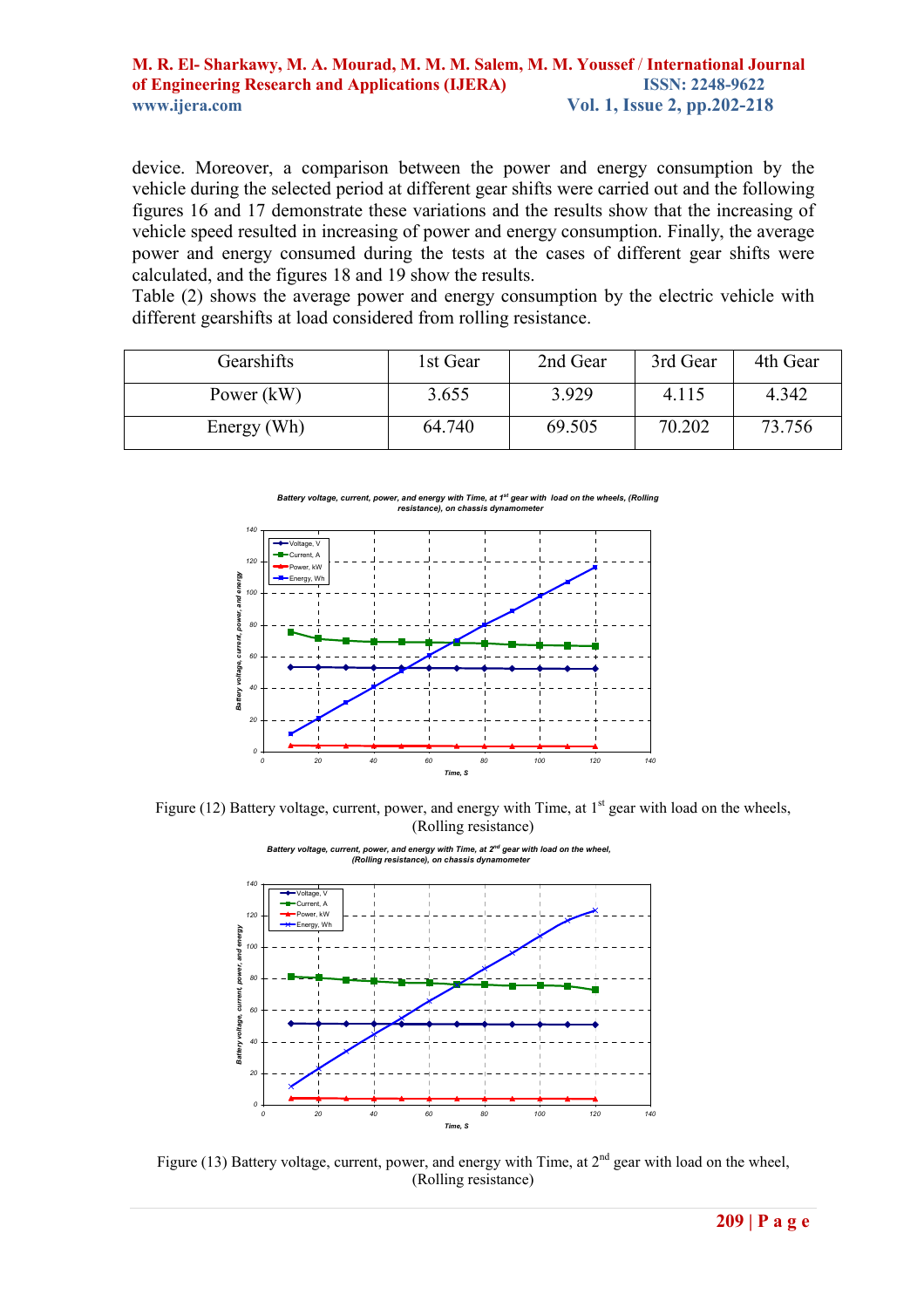

Figure (14) Battery voltage, current, power, and energy with Time, at  $3<sup>rd</sup>$  gear with load on the wheels, (Rolling resistance)



Figure (15) Battery voltage, current, power, and energy with Time, at  $4<sup>th</sup>$  gear with load on the wheels, (Rolling resistance)

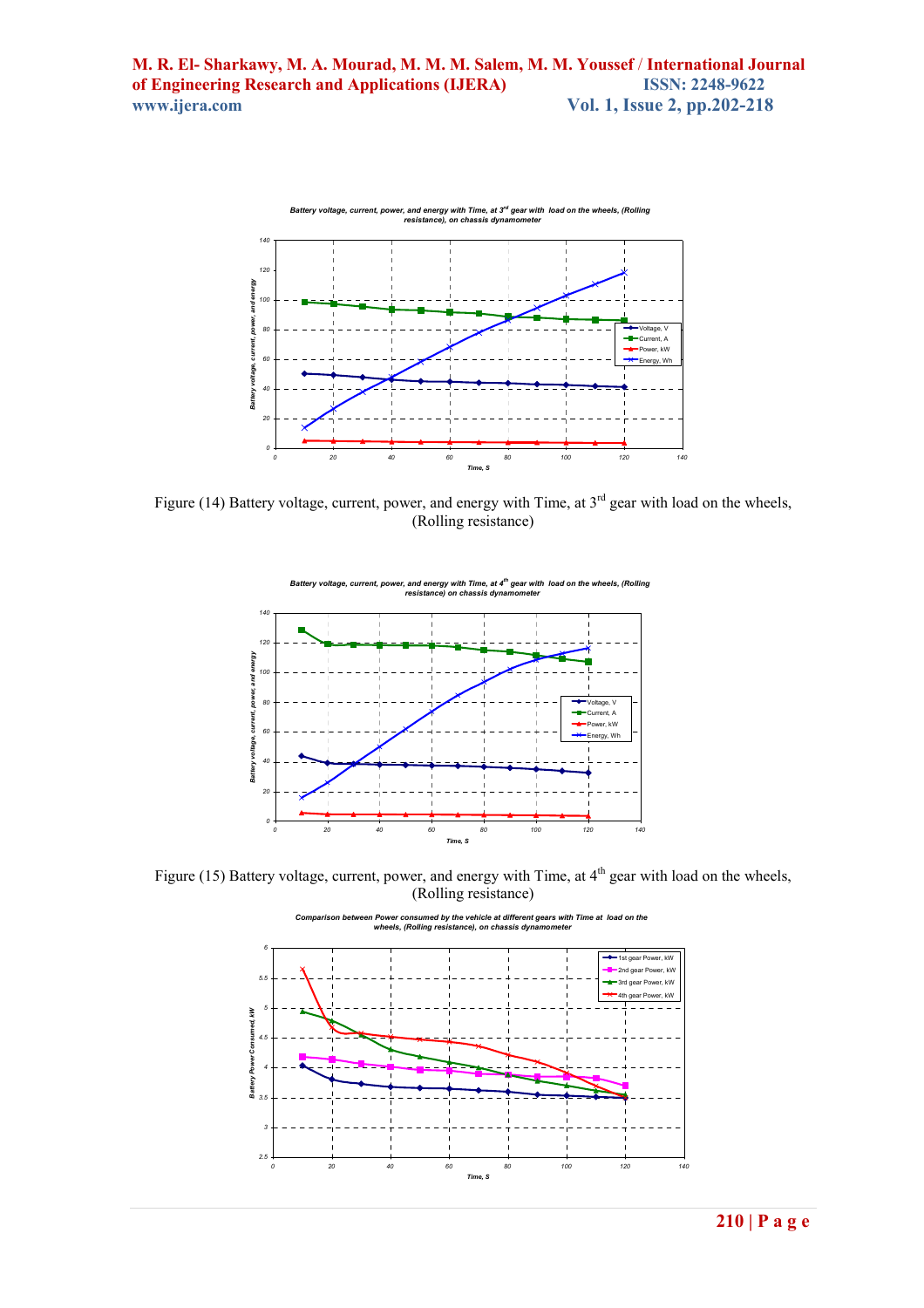Figure (16) Comparison between Power consumed by the vehicle at different gears with Time at load on the wheels, (Rolling resistance)



Figure (17) Comparison between Energy consumed by the vehicle at different gears with time, at load on the wheel, (Rolling resistance)



*Average power with gear shifts at load, (Rolling resistance), on chassis dynamometer*

Figure (18) Average power with gear shifts at load, (Rolling resistance)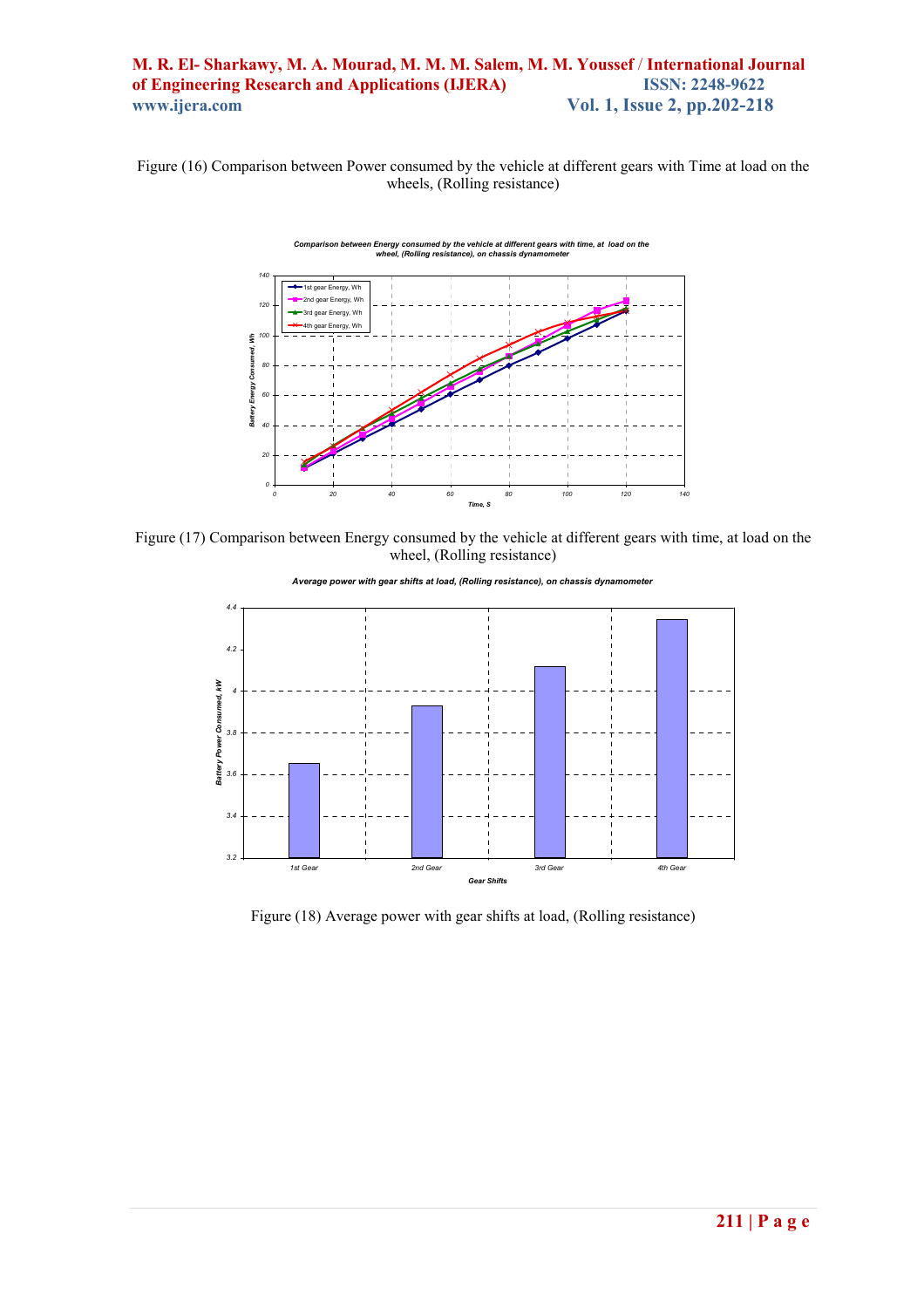

Average energy with gear shifts at load (Rolling resistance), on chassis dynam

Figure (19) Average energy with gear shifts at load (Rolling resistance)

#### **2.5 On-road Performance Evaluation Tests**

On-road evaluation of the implemented electric vehicle (EV) was conducted to determine the battery characteristics, power and energy consumed by the vehicle during the normal driving. Road testing was carried out at the faculty car parks and this enables us to accelerate up to about 60 km/h by the tested vehicle. These tests have been introduced, for power and energy consumption certification of the implemented electric vehicle at different modes of operations according to road conditions. The test represents a driving pattern, which includes a repetition of a basic cycle composed of idle, acceleration, deceleration, and stop modes and the main characteristic parameters of this cycle are 600 sec. duration, maximum speed 43 km/h and average speed was nearly 28.5 (km/h). The test was carried out on the vehicle and the amount of battery voltage, current, power and energy were recorded. In addition, the vehicle speed and time during the test were taken into account. Figure (20) shows the vehicle speed profile over the duration of the test cycle. The results show that, the vehicle speed changes during the duration of the cycle according to road conditions. As this shown the vehicle started the cycle at speed of 0 (km/h), and then increased due to the acceleration according to the road conditions, then the vehicle speed decreased due to the deceleration, this deceleration may be because the using of the brakes or due to an obstacles or for preparing to stop. From the results, the maximum speed, which the vehicle reached, is 43 (km/h), and the average speed was 28.5 (km/h). Figure (21) show the variation of battery voltage versus time as a function of vehicle speed during the test. It is observed that the battery voltage decrease along the period of the test due to the drain of the battery without recharging sources.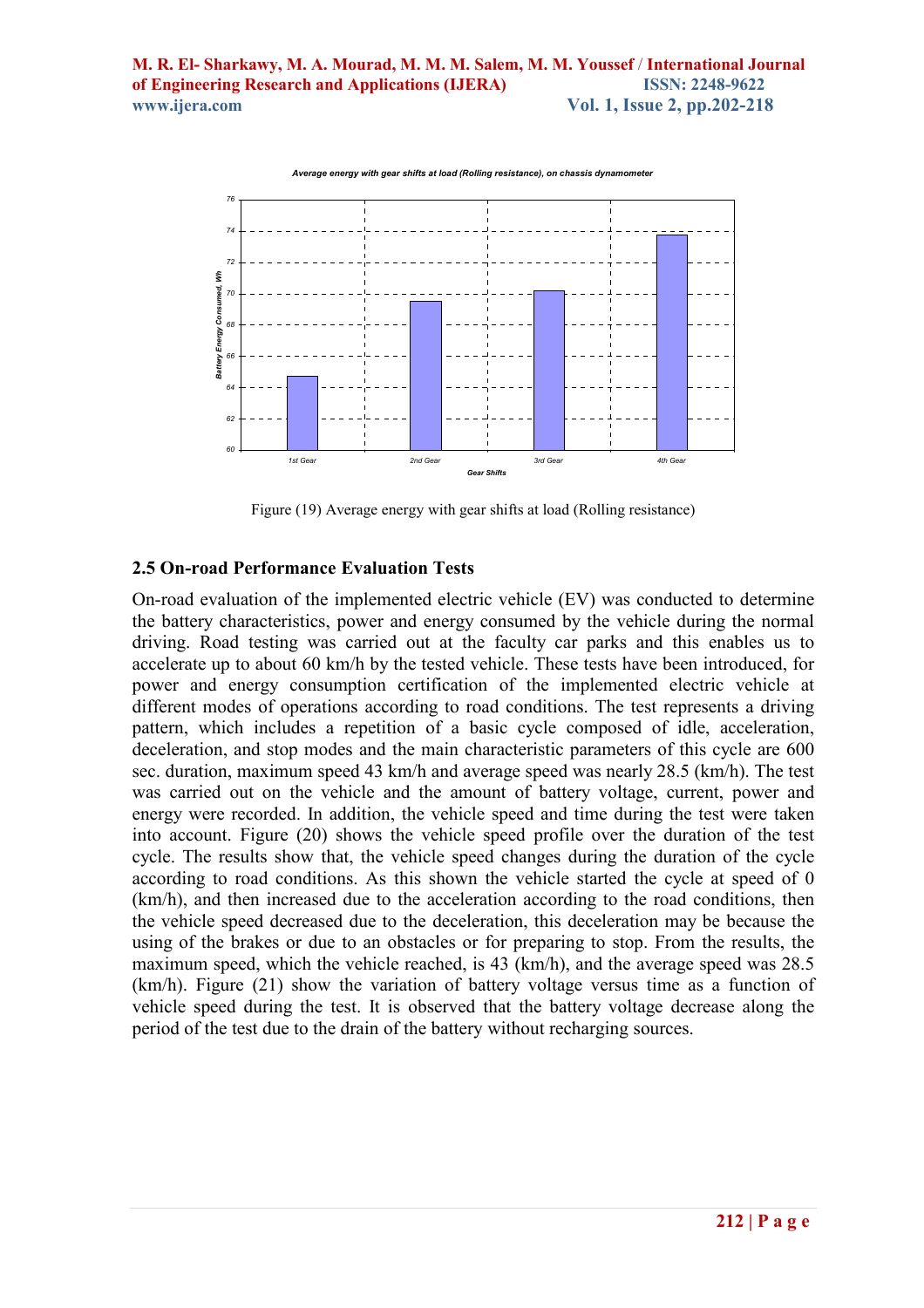

Figure (21) battery voltage with time as a function of vehicle speed (On-road test)

*0 100 200 300 400 500 600 700 Time, s*

Figure (22) show the variation of battery current versus time as a function of vehicle speed. It is observed that the consumption of battery current increase with the vehicle speed increase because of the increasing of the road resistance acting on the vehicle during motion.

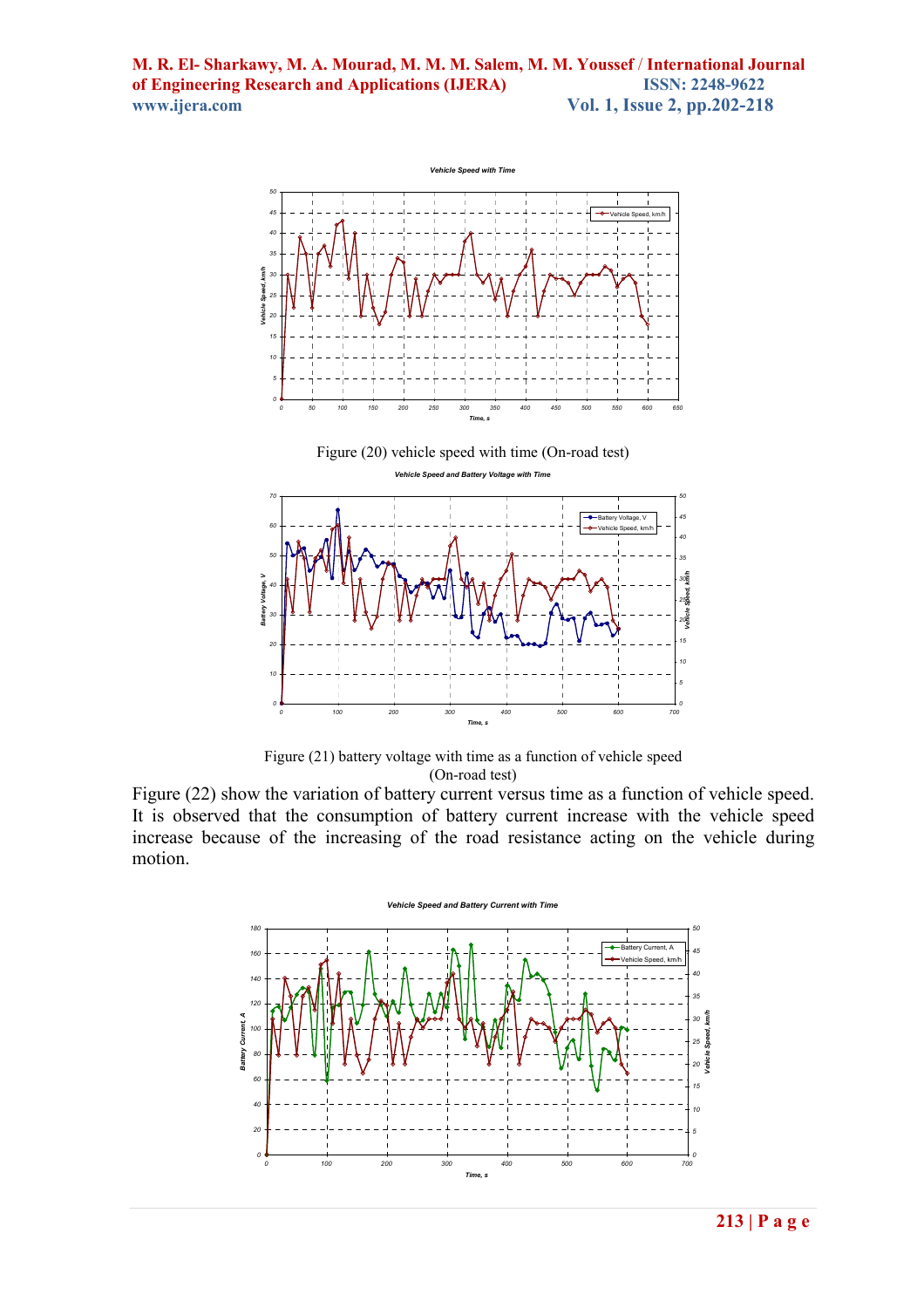Figure (22) battery current with time as a function of vehicle speed (On-road test)

Figure (23) show the variation of battery power consumed by the vehicle during the test versus time as a function of vehicle speed. It is observed that the power decrease along the period of the test due to the drain of the battery.

Figure (24) show the variation of battery energy versus time as a function of vehicle speed. The results obtained that the energy consumption increased with the time of usage.



Figure (23) battery power with time as a function of vehicle speed (On-road test)



Figure (24) battery energy with time as a function of vehicle speed (On-road test)

From the results obtained, we can conclude that the average power and energy where the implemented electric vehicle can consumed. Then, a long the presented test and according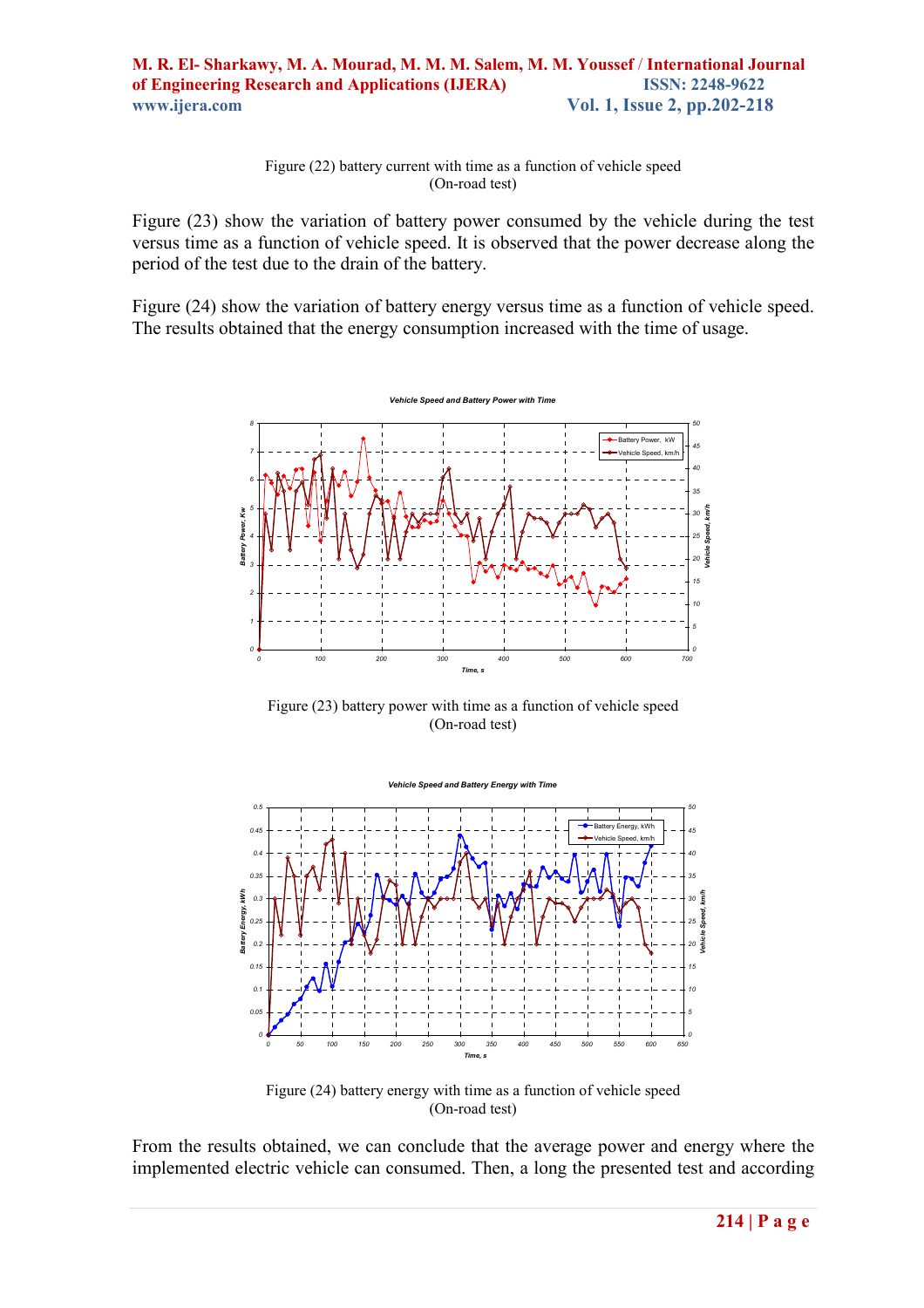to its characteristics the power and energy consumption during this period were as the following table. Table (3) shows the average power and energy consumption by the electric vehicle at on-road test for performance evaluation.

| Power (kW)    |         |
|---------------|---------|
| Wh)<br>Energy | 277.730 |

## **2.6 Maximum Speed Tests (On-road Tests)**

These tests depending on conduct the vehicle at different gearshifts and trying to reach the maximum speed of the vehicle at every gearshift.

During these tests, the time, vehicle speed, battery voltage, battery current, battery power and battery energy were recorded until the vehicle reached to the maximum speed.

At the first gear the vehicle reached about 38 (km/h) and the duration of the test was 30 sec. Figure (25) show the variation of battery voltage, current, power and energy with time as a function of the vehicle speed at the first gearshift. The results obtained that the maximum acceleration of the vehicle during this case was  $1.23 \text{ m/s}^2$ .



Figure (25) battery voltage, current, power and energy with time as a function of the vehicle speed at the first gearshift.

At the second gear the vehicle reached about 43 (km/h) and the duration of the test was 30 sec. Figure (26) show the variation of battery voltage, current, power and energy with time as a function of the vehicle speed at the first gearshift. The results obtained that the maximum acceleration of the vehicle during this case was 1.56 m/s2. At the third gear the vehicle reached about 52 (km/h) and the duration of the test was 30 sec. Figure (27) show the variation of battery voltage, current, power and energy with time as a function of the vehicle speed at the first gearshift. The results obtained that the maximum acceleration of the vehicle during this case was 1.78 m/s2. At the fourth gear the vehicle reached about 58 (km/h) and the duration of the test was 30 sec. Figure (28) show the variation of battery voltage, current, power and energy with time as a function of the vehicle speed at the first gearshift. The results obtained that the maximum acceleration of the vehicle during this case was  $2.06 \text{ m/s}^2$ .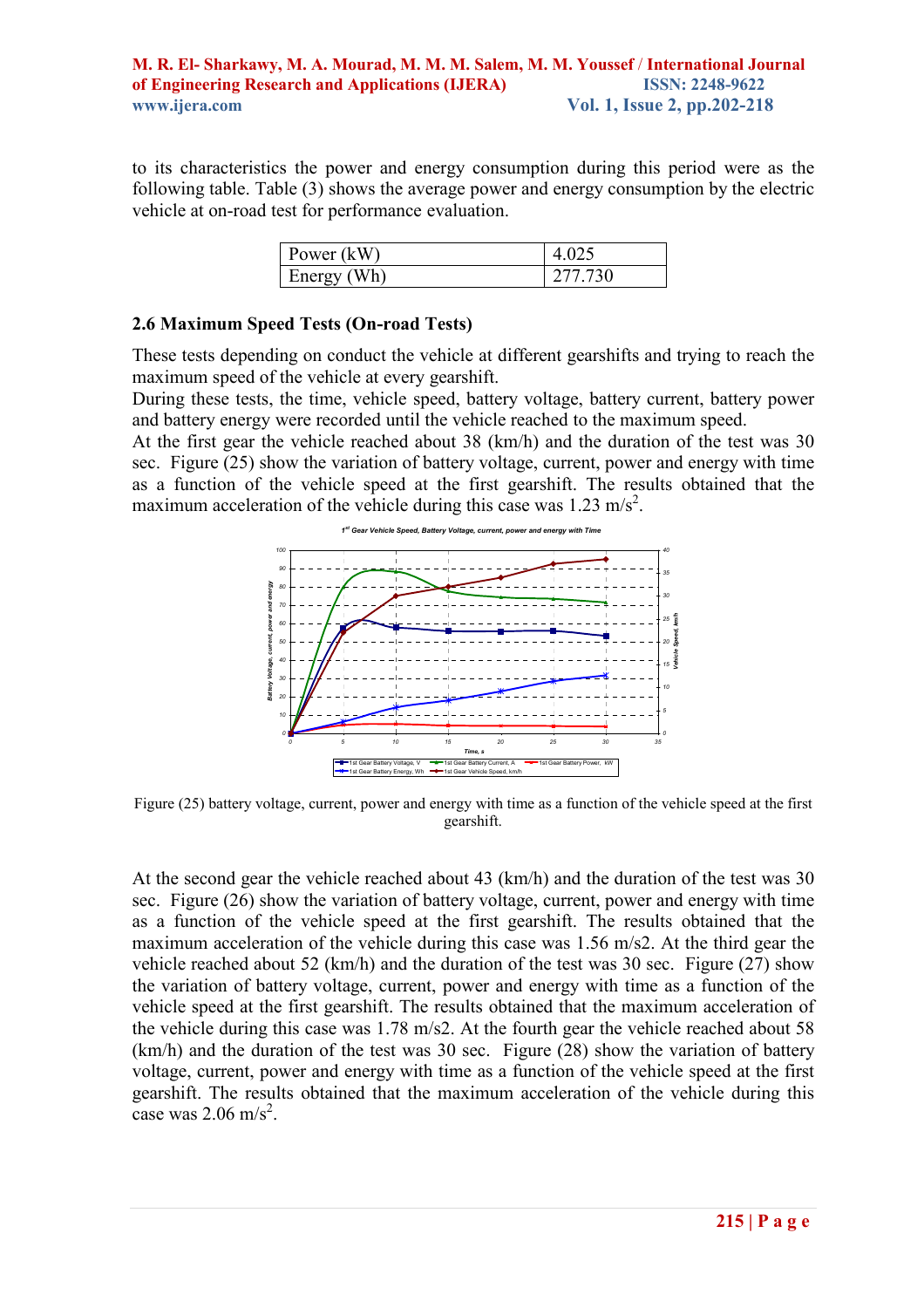

Figure (26) battery voltage, current, power and energy with time as a function of the vehicle speed at the second gearshift.



Figure (27) battery voltage, current, power and energy with time as a function of the vehicle speed at the third gearshift.



Figure (28) battery voltage, current, power and energy with time as a function of the vehicle speed at the fourth gearshift.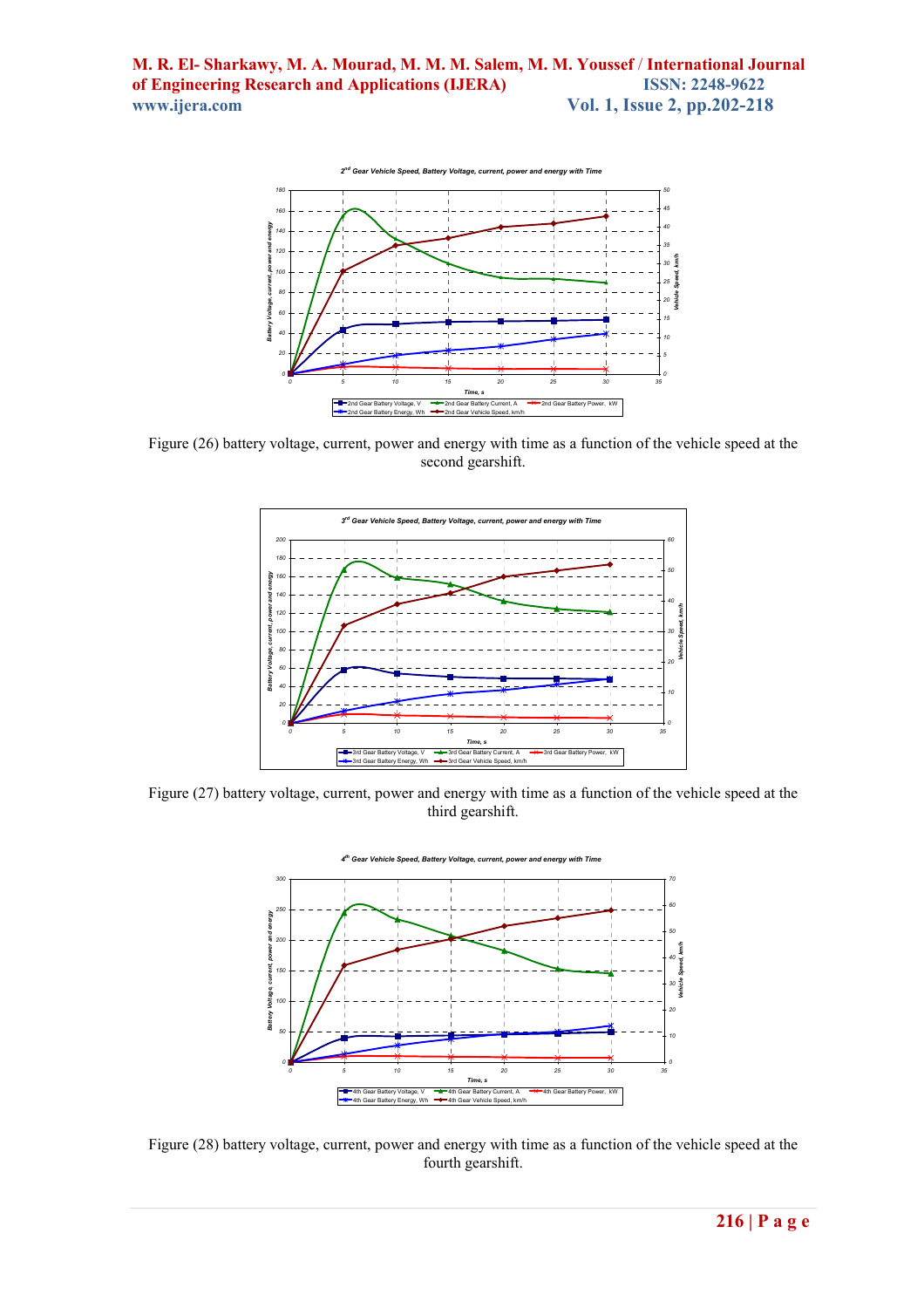Finally, the average power and energy consumption by the vehicle during this test were determiner and the following figures show these results.

Table (4) shows the average power and energy consumption by the electric vehicle with different gearshifts at maximum load tests.

| <b>Gearshifts</b> | i st Gear                        | 2nd Gear | 3rd Gear | 4th Gear |
|-------------------|----------------------------------|----------|----------|----------|
| Power $(kW)$      | 3.720                            | 4.740    | 272      | .347     |
| Wh)<br>Energy     | .389<br>$\overline{\phantom{0}}$ | 21.516   | 28.165   | 33.591   |

*Average of power consumption at different gear shifts, on road test*



Figure (29) average power consumption at different gearshift.



*Average of energy consumption at different gear shifts, on road test*

Figure (30) average energy consumption at different gearshift.

#### **3. Conclusion**

This paper makes an attempt to evaluate a battery electric vehicle and studying its performance under different operating conditions. The study results have shown that, the electric vehicle can meets the consumer expectations as well as environmental issues and benefits, and other impacts like noise or local air-pollution. The vehicle has been demonstrated to be very reliable and all tests presented showed excellent results regarding system behavior and efficiency. The tested vehicle has a maximum speed of about 60 km/h at the top gear with  $1.78 \text{ m/s}^2$  acceleration. The vehicle can carry two passengers comfortably seated inside its cabin.